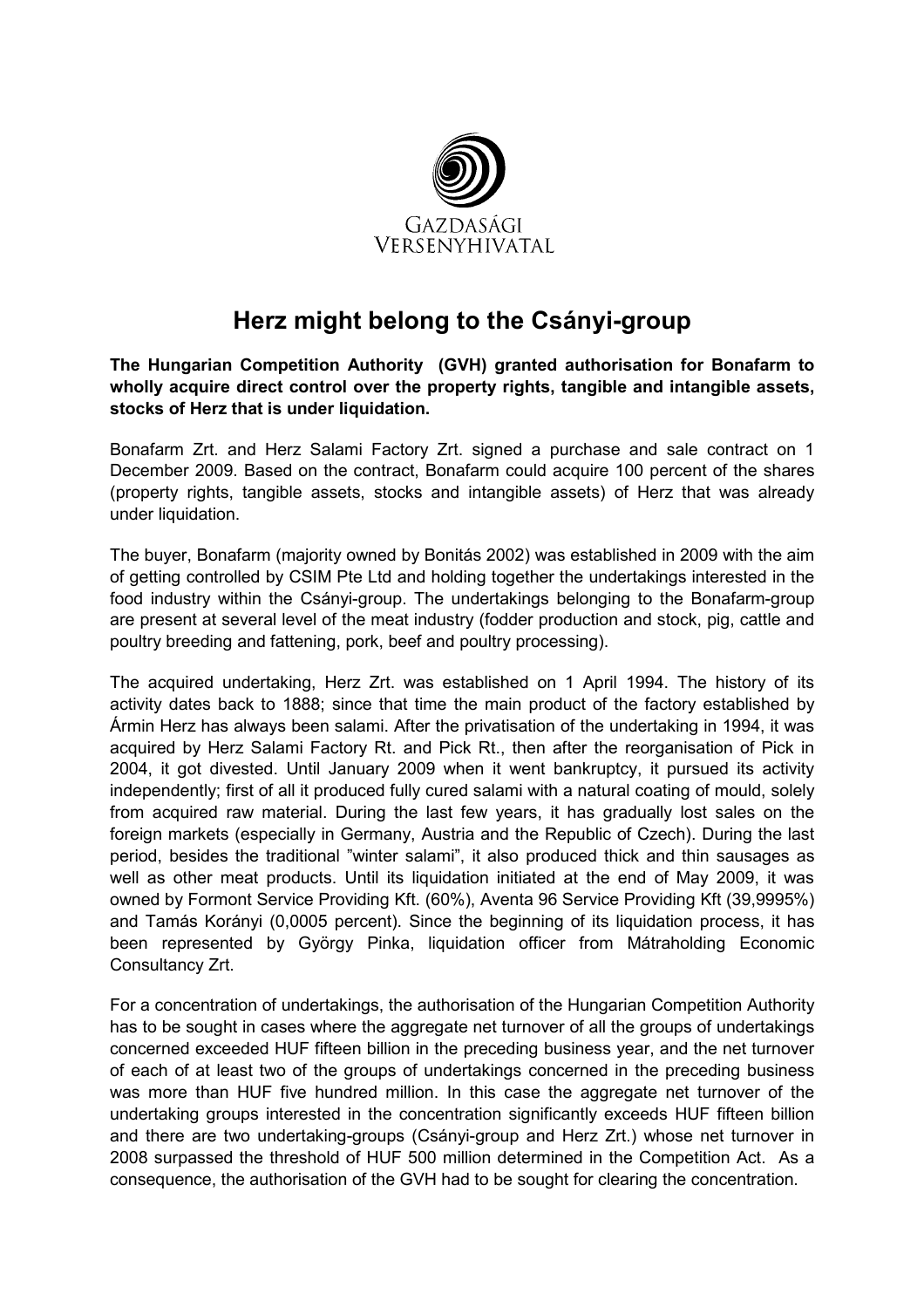There is an overlap between the activities of the parties to the concentration concerning the production of dry meat products due to Pick Zrt. that belongs to Bonafarm. Though based on the analysis, the most probable product market is the market of dry products (including both the segment of salami kind of dry products and the one of sausage kind of dry products) in Hungary, the GVH did not deem it necessary to further specify the relevant market for the authorisation of the present concentration, since even by investigating separately the relevant market of dry salami products and dry sausage products, it came to the same conclusion concerning the authorisation. (It could be excluded with high level of certainty that a relevant market wider than the one of dry products would have been affected by the transaction.)

Based on their market shares in 2007 and in 2008, it is evident that the transaction affects Pick and Herz as the first and second market players of the dry product segment involving the salami segment. Competition between the two undertakings seemed a bit more intense within the salami segment than within the larger dry product segment, however, based on market data analysis, competition between the two segments could not be excluded.

For assessing the possible effects of the concentration, it is an important circumstance that production at Herz was stopped in 2008/2009 and it has been suspended since that time. Based on the analysis of several years of prices and quantities of salami and sausage products, the market share of the undertakings concerned and other relevant data, the GVH came to the conclusion that though the position of Pick has strengthened since Herz stopped production, supermarket own brand salami and sausage products and the products of the extant market players mean decent competition against Pick.

The GVH also considered further circumstances that might compensate the detrimental effects of the concentration to competition. As a result of production technologies, the production of dry products needs specific investments (complex smoking and curing equipment with a steam and temperature regulation system, etc.). If an undertaking wants to enter the dry product market, this entails costs and difficulties without any doubts, but these do not mean considerable barriers to entry either in the case of salami or sausage products. As for dry products, the importance of brand names and brand loyalty is relatively big, however this does not constitute a serious problem either owing to the organic restructuring of the market of branded salami in 2008/2009. In the course of this restructuring, smaller producers could significantly raise their market share, while the demand for salami remained the same.

The production at the Pick Salami Factory in Szeged is more efficient than at the factory of Herz in Budapest, and already this condition could decrease the prices of Herz products. According to the statement of Pick, the production of goods with Herz brand name would be performed by the already existing production capacity that is not completely exploited; as a consequence the utilization would get better, the average cost of production and finally the price would decrease. The GVH took into consideration the occurring efficiency benefits as circumstances favouring the concentration.

The applicant argued that without the concentration Herz would go into liquidation any way, and hereby competition with Pick would be ceased. According to the GVH, liquidation problems of an undertaking, the cease or suspension of its production for an unknown period are only necessary but not sufficient conditions for accepting such an argument. The parties to the concentration should also have proven that, besides the concentration proposed, there